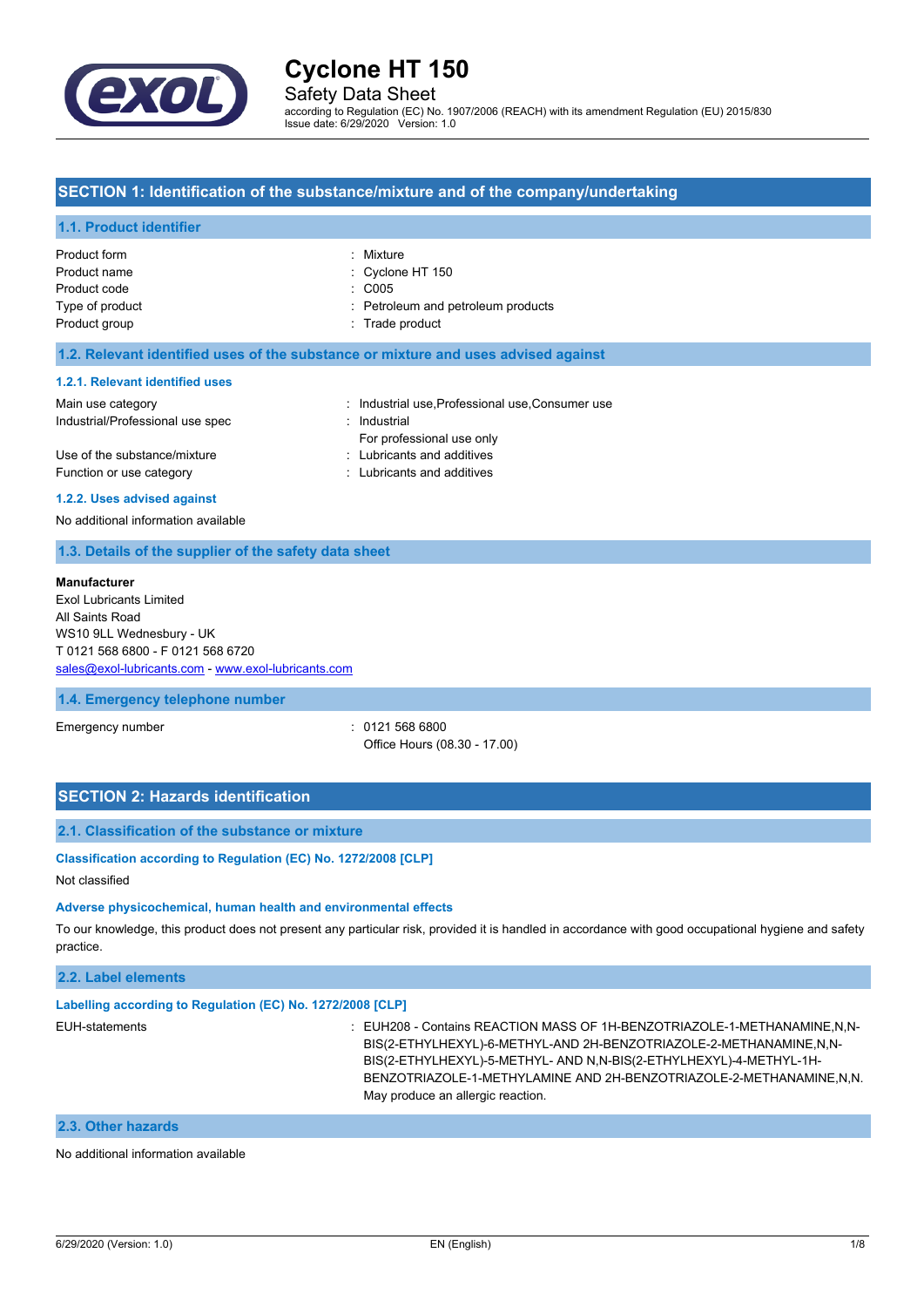# Safety Data Sheet

according to Regulation (EC) No. 1907/2006 (REACH) with its amendment Regulation (EU) 2015/830

### **SECTION 3: Composition/information on ingredients**

### **3.1. Substances**

### Not applicable

## **3.2. Mixtures**

| <b>Name</b>                                                                              | <b>Product identifier</b>                                                 | $\frac{9}{6}$   | <b>Classification according to</b><br><b>Regulation (EC) No.</b><br>1272/2008 [CLP] |
|------------------------------------------------------------------------------------------|---------------------------------------------------------------------------|-----------------|-------------------------------------------------------------------------------------|
| Baseoil - Unspecified - Distillates (Petroleum),<br><b>Hydrotreated Heavy Paraffinic</b> | (CAS-No.) 64742-54-7<br>(EC-No.) 265-157-1<br>(EC Index-No.) 649-467-00-8 | $\geq 20 - 30$  | Asp. Tox. 1, H304                                                                   |
| Baseoil - Unspecified - Distillates (Petroleum),<br>Solvent-Dewaxed Heavy Paraffinic     | (CAS-No.) 64742-65-0<br>(EC-No.) 265-169-7<br>(EC Index-No.) 649-474-00-6 | $\geq 20 - 530$ | Asp. Tox. 1, H304                                                                   |
| <b>MINERAL OIL</b><br>substance with a Community workplace exposure limit                | (CAS-No.) 64742-54-7<br>(EC-No.) MIXTURE<br>(REACH-no) 01-2119484627-25   | < 0.25          | Asp. Tox. 1, H304                                                                   |

Full text of H-statements: see section 16

## **SECTION 4: First aid measures**

| : Remove person to fresh air and keep comfortable for breathing. |
|------------------------------------------------------------------|
| Wash skin with plenty of water.                                  |
| : Rinse eyes with water as a precaution.                         |
| : Call a poison center or a doctor if you feel unwell.           |
|                                                                  |

## **4.2. Most important symptoms and effects, both acute and delayed**

No additional information available

### **4.3. Indication of any immediate medical attention and special treatment needed**

Treat symptomatically.

| <b>SECTION 5: Firefighting measures</b>                                       |                                                                                                                                             |  |  |
|-------------------------------------------------------------------------------|---------------------------------------------------------------------------------------------------------------------------------------------|--|--|
| 5.1. Extinguishing media                                                      |                                                                                                                                             |  |  |
| Suitable extinguishing media                                                  | : Water spray. Dry powder. Foam. Carbon dioxide.                                                                                            |  |  |
| 5.2. Special hazards arising from the substance or mixture                    |                                                                                                                                             |  |  |
| Hazardous decomposition products in case of fire Toxic fumes may be released. |                                                                                                                                             |  |  |
| 5.3. Advice for firefighters                                                  |                                                                                                                                             |  |  |
| Protection during firefighting                                                | : Do not attempt to take action without suitable protective equipment. Self-contained<br>breathing apparatus. Complete protective clothing. |  |  |

## **SECTION 6: Accidental release measures**

## **6.1. Personal precautions, protective equipment and emergency procedures**

### **6.1.1. For non-emergency personnel**

Emergency procedures **in the energy of the Contract Contract Contract Contract Contract Contract Contract Contract Contract Contract Contract Contract Contract Contract Contract Contract Contract Contract Contract Contract**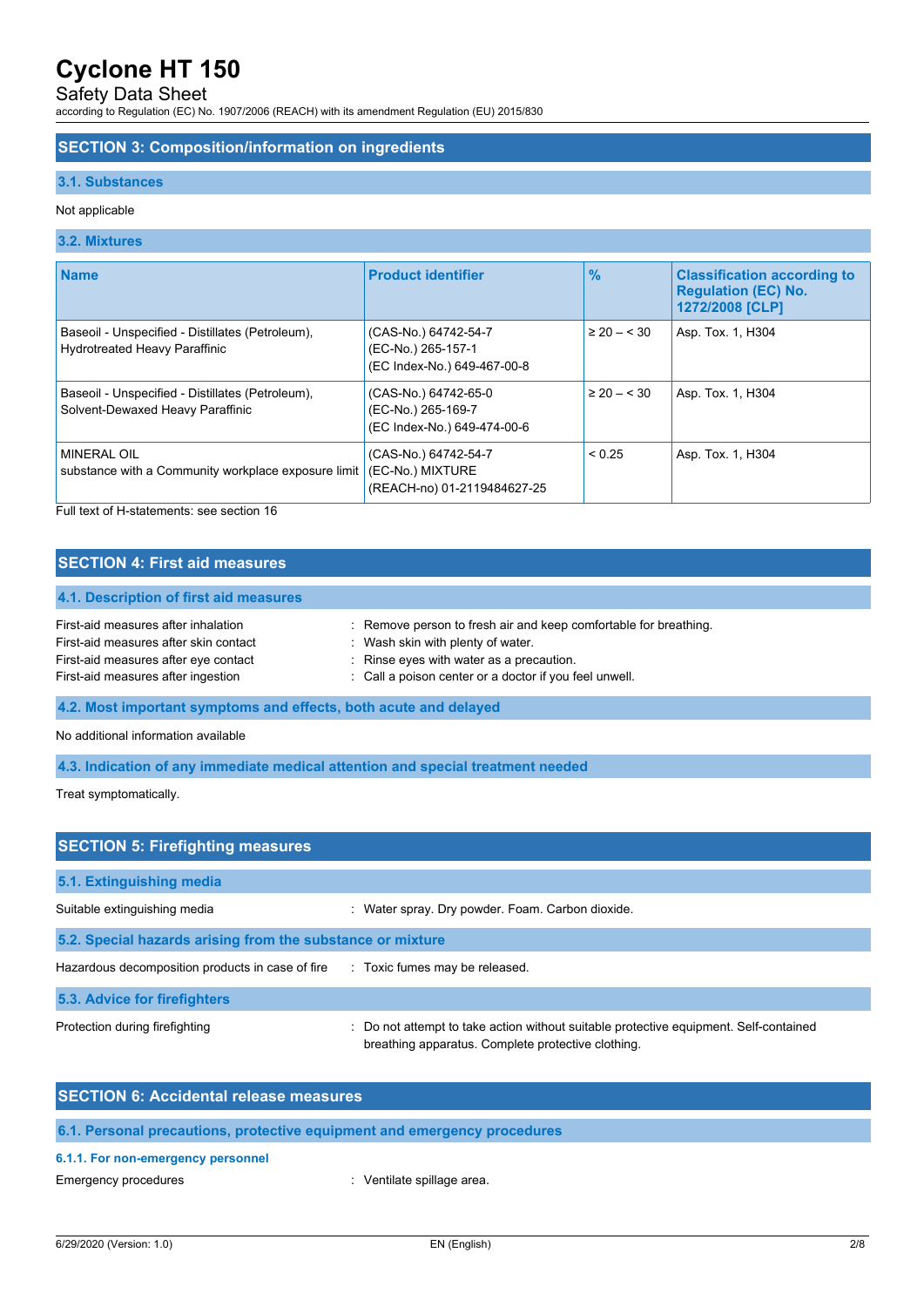## Safety Data Sheet

according to Regulation (EC) No. 1907/2006 (REACH) with its amendment Regulation (EU) 2015/830

| 6.1.2. For emergency responders                           |                                                                                                                                                                |  |
|-----------------------------------------------------------|----------------------------------------------------------------------------------------------------------------------------------------------------------------|--|
| Protective equipment                                      | : Do not attempt to take action without suitable protective equipment. For further information<br>refer to section 8: "Exposure controls/personal protection". |  |
| <b>6.2. Environmental precautions</b>                     |                                                                                                                                                                |  |
| Avoid release to the environment.                         |                                                                                                                                                                |  |
| 6.3. Methods and material for containment and cleaning up |                                                                                                                                                                |  |
| Methods for cleaning up<br>Other information              | : Take up liquid spill into absorbent material.<br>: Dispose of materials or solid residues at an authorized site.                                             |  |
| 6.4. Reference to other sections                          |                                                                                                                                                                |  |
| For further information refer to section 13.              |                                                                                                                                                                |  |

| <b>SECTION 7: Handling and storage</b>                            |                                                                                                                                                                                              |  |
|-------------------------------------------------------------------|----------------------------------------------------------------------------------------------------------------------------------------------------------------------------------------------|--|
| 7.1. Precautions for safe handling                                |                                                                                                                                                                                              |  |
| Precautions for safe handling<br>Hygiene measures                 | : Ensure good ventilation of the work station. Wear personal protective equipment.<br>: Do not eat, drink or smoke when using this product. Always wash hands after handling the<br>product. |  |
| 7.2. Conditions for safe storage, including any incompatibilities |                                                                                                                                                                                              |  |
| Storage conditions                                                | : Store in a well-ventilated place. Keep cool.                                                                                                                                               |  |

**7.3. Specific end use(s)**

No additional information available

# **SECTION 8: Exposure controls/personal protection**

| <b>MINERAL OIL (64742-54-7)</b>          |                      |
|------------------------------------------|----------------------|
| <b>EU - Occupational Exposure Limits</b> |                      |
| Local name                               | Oil mist             |
| IOELV TWA (mg/m <sup>3</sup> )           | $5 \text{ mg/m}^3$   |
| IOELV STEL (mg/m <sup>3</sup> )          | 10 mg/m <sup>3</sup> |
|                                          |                      |

## **8.2. Exposure controls**

### **Appropriate engineering controls:**

Ensure good ventilation of the work station.

| <b>Hand protection:</b>           |
|-----------------------------------|
| Protective gloves                 |
|                                   |
| <b>Eye protection:</b>            |
| Safety glasses                    |
|                                   |
| Skin and body protection:         |
| Wear suitable protective clothing |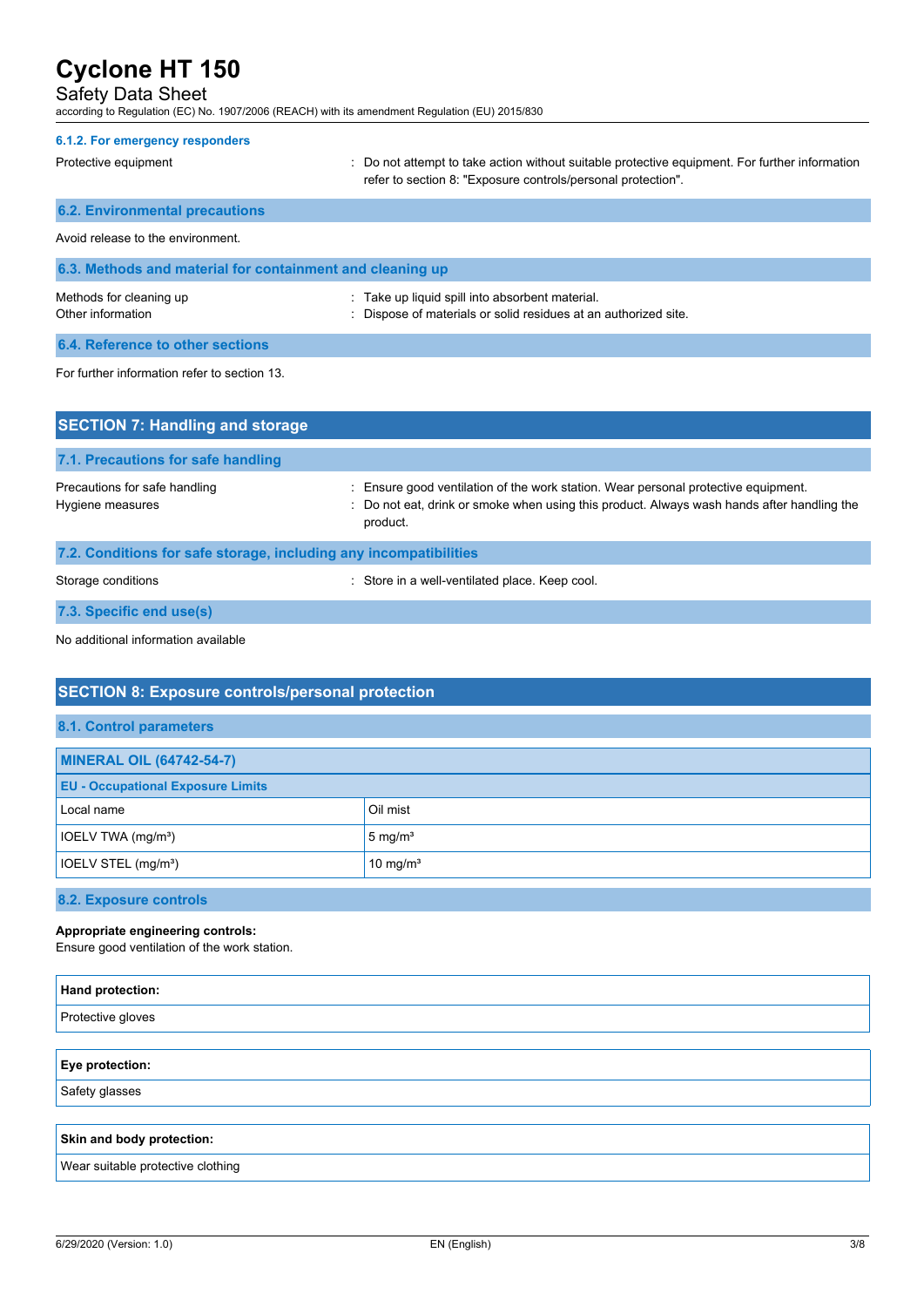## Safety Data Sheet

according to Regulation (EC) No. 1907/2006 (REACH) with its amendment Regulation (EU) 2015/830

### **Respiratory protection:**

In case of insufficient ventilation, wear suitable respiratory equipment

**Personal protective equipment symbol(s):**



#### **Environmental exposure controls:** Avoid release to the environment.

| <b>SECTION 9: Physical and chemical properties</b>         |                                   |  |
|------------------------------------------------------------|-----------------------------------|--|
| 9.1. Information on basic physical and chemical properties |                                   |  |
| Physical state                                             | : Liquid                          |  |
| Colour                                                     | dark brown.                       |  |
| Odour                                                      | Characteristic odour.             |  |
| Odour threshold                                            | No data available                 |  |
| pH                                                         | No data available.                |  |
| Relative evaporation rate (butylacetate=1)                 | No data available                 |  |
| Melting point                                              | $\cdot$ < -11                     |  |
| Freezing point                                             | No data available                 |  |
| Boiling point                                              | No data available                 |  |
| Flash point                                                | 230 °C                            |  |
| Auto-ignition temperature                                  | No data available.                |  |
| Decomposition temperature                                  | No data available                 |  |
| Flammability (solid, gas)                                  | Not applicable                    |  |
| Vapour pressure                                            | No data available                 |  |
| Relative vapour density at 20 °C                           | No data available.                |  |
| Relative density                                           | $0.89 \ @$ 15.6 deg C             |  |
| Solubility                                                 | insoluble in water.               |  |
| Partition coefficient n-octanol/water (Log Pow)            | No data available                 |  |
| Viscosity, kinematic                                       | 150 mm <sup>2</sup> /s @ 40 deg C |  |
| Viscosity, dynamic                                         | No data available                 |  |
| Explosive properties                                       | No data available                 |  |
| Oxidising properties                                       | No data available                 |  |
| <b>Explosive limits</b>                                    | No data available                 |  |

### **9.2. Other information**

No additional information available

## **SECTION 10: Stability and reactivity**

### **10.1. Reactivity**

The product is non-reactive under normal conditions of use, storage and transport.

**10.2. Chemical stability**

Stable under normal conditions.

**10.3. Possibility of hazardous reactions**

No dangerous reactions known under normal conditions of use.

**10.4. Conditions to avoid**

None under recommended storage and handling conditions (see section 7).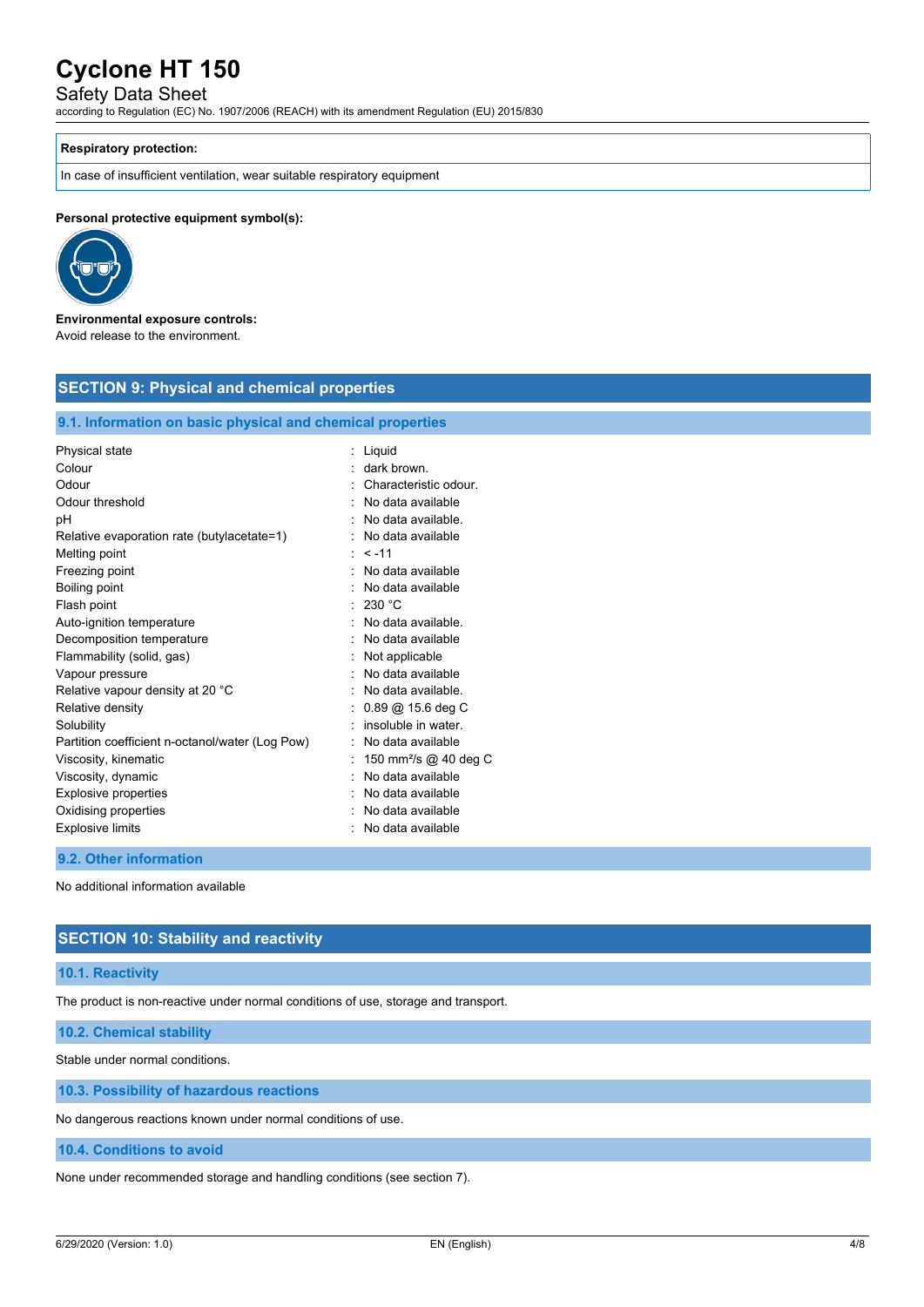## Safety Data Sheet

according to Regulation (EC) No. 1907/2006 (REACH) with its amendment Regulation (EU) 2015/830

## **10.5. Incompatible materials**

### No additional information available

### **10.6. Hazardous decomposition products**

Under normal conditions of storage and use, hazardous decomposition products should not be produced.

| <b>SECTION 11: Toxicological information</b> |                                   |  |
|----------------------------------------------|-----------------------------------|--|
| 11.1. Information on toxicological effects   |                                   |  |
| Acute toxicity (oral)                        | : Not classified                  |  |
| Acute toxicity (dermal)                      | Not classified                    |  |
| Acute toxicity (inhalation)                  | : Not classified                  |  |
| Skin corrosion/irritation                    | : Not classified                  |  |
|                                              | pH: No data available.            |  |
| Serious eye damage/irritation                | : Not classified                  |  |
|                                              | pH: No data available.            |  |
| Respiratory or skin sensitisation            | : Not classified                  |  |
| Germ cell mutagenicity                       | Not classified                    |  |
| Carcinogenicity                              | : Not classified                  |  |
| Reproductive toxicity                        | : Not classified                  |  |
| STOT-single exposure                         | : Not classified                  |  |
| STOT-repeated exposure                       | : Not classified                  |  |
| Aspiration hazard                            | Not classified<br>٠.              |  |
| <b>Cyclone HT 150</b>                        |                                   |  |
| Viscosity, kinematic                         | 150 mm <sup>2</sup> /s @ 40 deg C |  |

# **SECTION 12: Ecological information**

| 12.1. Toxicity                                               |                                                                                                                            |
|--------------------------------------------------------------|----------------------------------------------------------------------------------------------------------------------------|
| Ecology - general                                            | : The product is not considered harmful to aquatic organisms nor to cause long-term adverse<br>effects in the environment. |
| Hazardous to the aquatic environment, short-term<br>(acute)  | : Not classified                                                                                                           |
| Hazardous to the aquatic environment, long-term<br>(chronic) | Not classified                                                                                                             |
| Not rapidly degradable                                       |                                                                                                                            |
| 12.2. Persistence and degradability                          |                                                                                                                            |
| No additional information available                          |                                                                                                                            |
| 12.3. Bioaccumulative potential                              |                                                                                                                            |
| No additional information available                          |                                                                                                                            |
| 12.4. Mobility in soil                                       |                                                                                                                            |
| No additional information available                          |                                                                                                                            |
| 12.5. Results of PBT and vPvB assessment                     |                                                                                                                            |
| No additional information available                          |                                                                                                                            |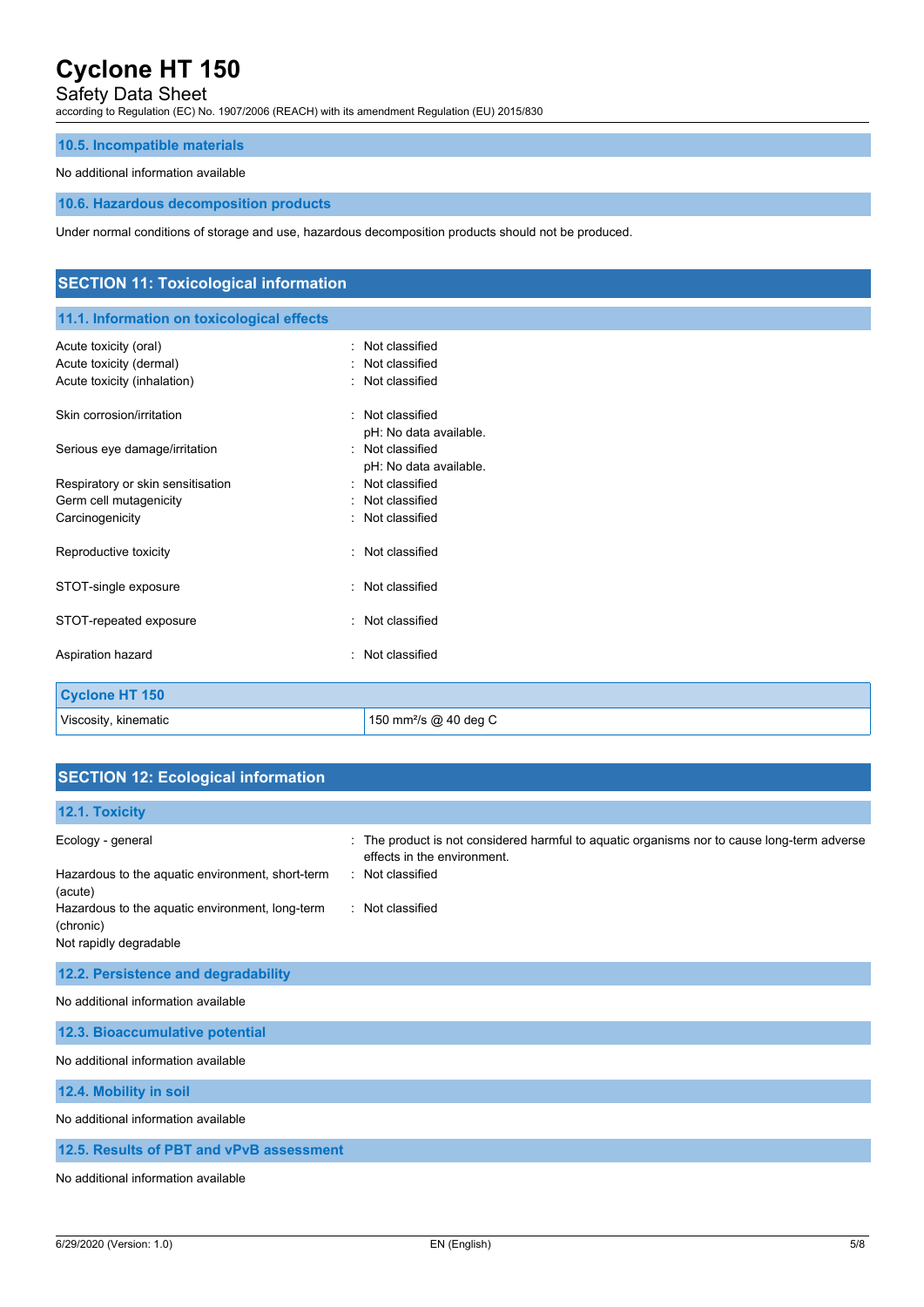## Safety Data Sheet

according to Regulation (EC) No. 1907/2006 (REACH) with its amendment Regulation (EU) 2015/830

### **12.6. Other adverse effects**

No additional information available

## **SECTION 13: Disposal considerations**

### **13.1. Waste treatment methods**

Waste treatment methods : Dispose of contents/container in accordance with licensed collector's sorting instructions.

## **SECTION 14: Transport information**

In accordance with ADR / RID / IMDG / IATA / ADN

| <b>ADR</b>                             | <b>IMDG</b>    | <b>IATA</b>    | <b>ADN</b>     | <b>RID</b>     |  |
|----------------------------------------|----------------|----------------|----------------|----------------|--|
| 14.1. UN number                        |                |                |                |                |  |
| $UN -$                                 | Not applicable | Not applicable | Not applicable | Not applicable |  |
| 14.2. UN proper shipping name          |                |                |                |                |  |
| Not applicable                         | Not applicable | Not applicable | Not applicable | Not applicable |  |
| 14.3. Transport hazard class(es)       |                |                |                |                |  |
| Not applicable                         | Not applicable | Not applicable | Not applicable | Not applicable |  |
| 14.4. Packing group                    |                |                |                |                |  |
| Not applicable                         | Not applicable | Not applicable | Not applicable | Not applicable |  |
| 14.5. Environmental hazards            |                |                |                |                |  |
| Dangerous for the<br>environment : No  | Not applicable | Not applicable | Not applicable | Not applicable |  |
| No supplementary information available |                |                |                |                |  |

### **14.6. Special precautions for user**

**Overland transport** No data available **Transport by sea** Not applicable **Air transport** Not applicable **Inland waterway transport** Not applicable **Rail transport** Not applicable

**14.7. Transport in bulk according to Annex II of Marpol and the IBC Code**

Not applicable

## **SECTION 15: Regulatory information**

**15.1. Safety, health and environmental regulations/legislation specific for the substance or mixture**

### **15.1.1. EU-Regulations**

Contains no REACH substances with Annex XVII restrictions

Contains no substance on the REACH candidate list

Contains no REACH Annex XIV substances

Contains no substance subject to Regulation (EU) No 649/2012 of the European Parliament and of the Council of 4 July 2012 concerning the export and import of hazardous chemicals.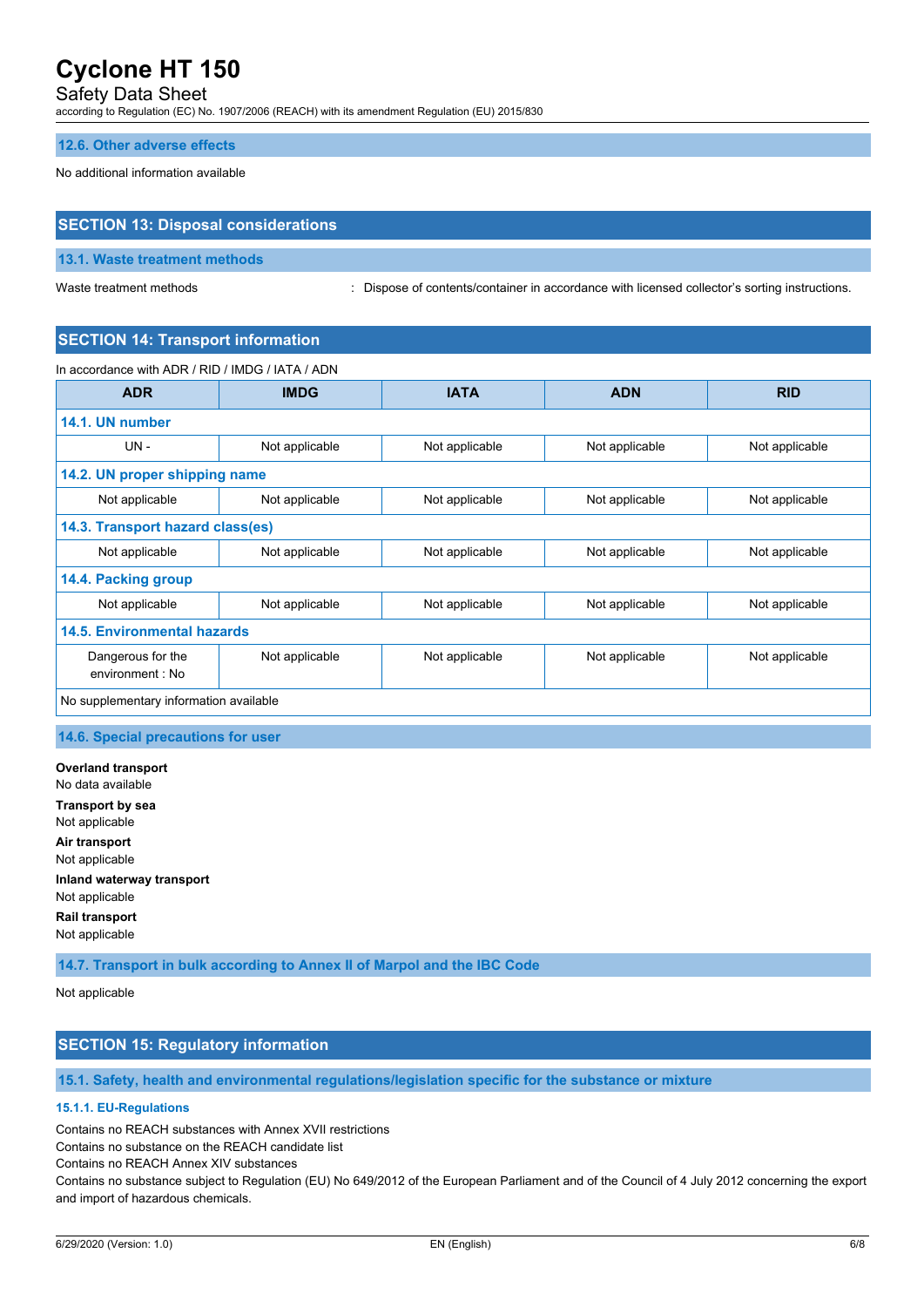# Safety Data Sheet

according to Regulation (EC) No. 1907/2006 (REACH) with its amendment Regulation (EU) 2015/830

Contains no substance subject to Regulation (EU) No 2019/1021 of the European Parliament and of the Council of 20 June 2019 on persistent organic pollutants

## **15.1.2. National regulations**

No additional information available

**15.2. Chemical safety assessment**

No chemical safety assessment has been carried out

# **SECTION 16: Other information**

| <b>Abbreviations and acronyms:</b> |                                                                                                   |
|------------------------------------|---------------------------------------------------------------------------------------------------|
| <b>ADN</b>                         | European Agreement concerning the International Carriage of Dangerous Goods by Inland Waterways   |
| <b>ADR</b>                         | European Agreement concerning the International Carriage of Dangerous Goods by Road               |
| <b>ATE</b>                         | <b>Acute Toxicity Estimate</b>                                                                    |
| <b>BLV</b>                         | <b>Biological limit value</b>                                                                     |
| CAS-No.                            | <b>Chemical Abstract Service number</b>                                                           |
| <b>CLP</b>                         | Classification Labelling Packaging Regulation; Regulation (EC) No 1272/2008                       |
| <b>DMEL</b>                        | Derived Minimal Effect level                                                                      |
| <b>DNEL</b>                        | Derived-No Effect Level                                                                           |
| <b>EC50</b>                        | Median effective concentration                                                                    |
| EC-No.                             | European Community number                                                                         |
| EN                                 | European Standard                                                                                 |
| <b>IATA</b>                        | International Air Transport Association                                                           |
| <b>IMDG</b>                        | International Maritime Dangerous Goods                                                            |
| <b>LC50</b>                        | Median lethal concentration                                                                       |
| LD50                               | Median lethal dose                                                                                |
| <b>LOAEL</b>                       | Lowest Observed Adverse Effect Level                                                              |
| <b>NOAEC</b>                       | No-Observed Adverse Effect Concentration                                                          |
| <b>NOAEL</b>                       | No-Observed Adverse Effect Level                                                                  |
| <b>NOEC</b>                        | No-Observed Effect Concentration                                                                  |
| <b>OEL</b>                         | Occupational Exposure Limit                                                                       |
| <b>PBT</b>                         | <b>Persistent Bioaccumulative Toxic</b>                                                           |
| <b>PNEC</b>                        | <b>Predicted No-Effect Concentration</b>                                                          |
| <b>REACH</b>                       | Registration, Evaluation, Authorisation and Restriction of Chemicals Regulation (EC) No 1907/2006 |
| <b>RID</b>                         | Regulations concerning the International Carriage of Dangerous Goods by Rail                      |
| <b>SDS</b>                         | Safety Data Sheet                                                                                 |
| vPvB                               | Very Persistent and Very Bioaccumulative                                                          |
| WGK                                | <b>Water Hazard Class</b>                                                                         |

# **Classification according to Regulation (EC) No. 1272/2008 [CLP]:**

Not classified